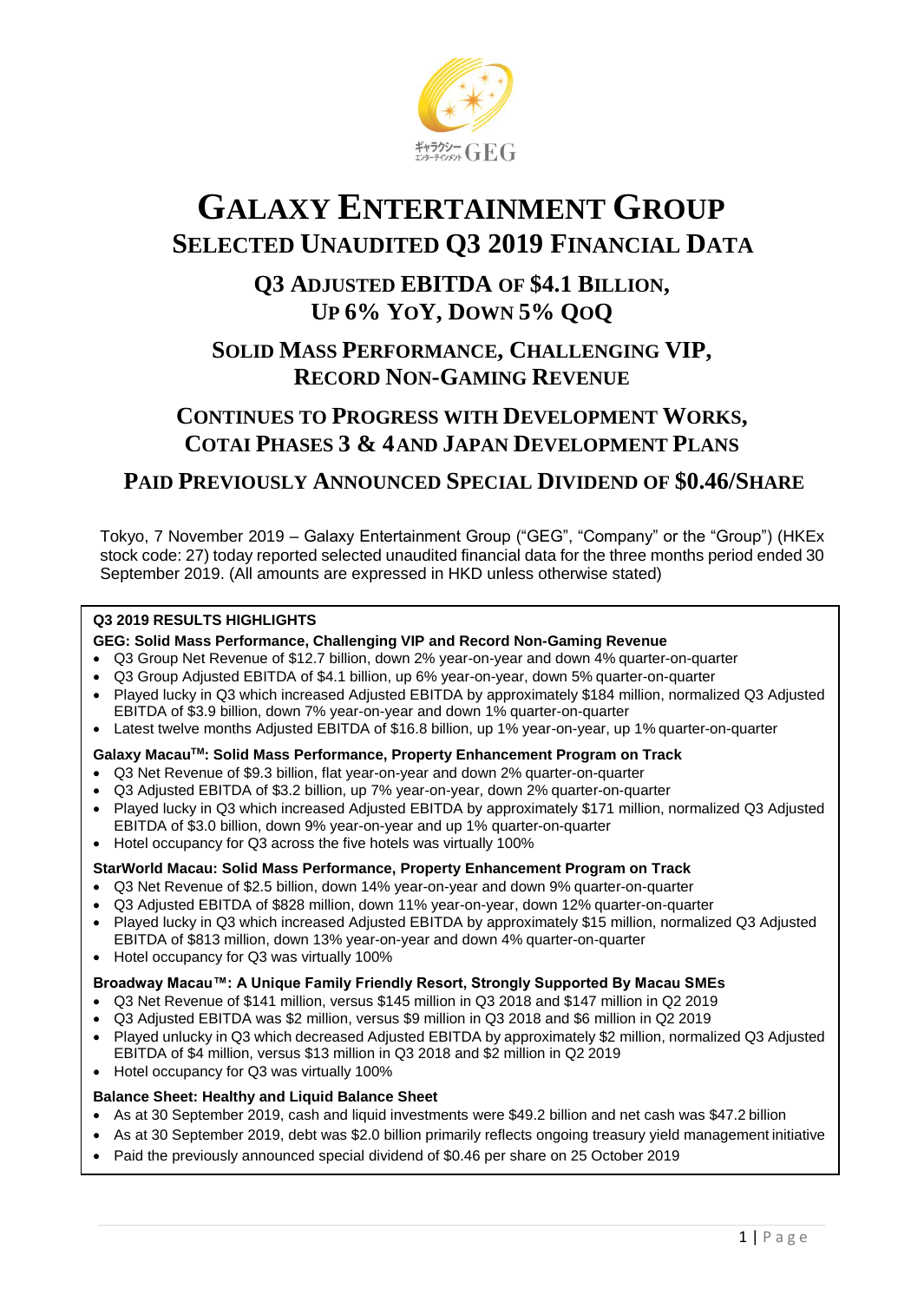

#### **Development Update: Continue to Pursue Development Opportunities**

- Continue to progress with the previously announced \$1.5 billion renovation enhancement program in both Galaxy Macau™ and StarWorld Macau
- Cotai Phases 3 & 4 Continue with development works for Phases 3 & 4, with a strong focus on non-gaming, primarily targeting MICE, entertainment, family facilities and also including gaming
- In August 2019 we introduced Galaxy International Convention Center (GICC) and Galaxy Arena and we are pleased to welcome Hyatt Hotel's first Andaz Hotel to Macau and the Galaxy Resorts Precinct.
- Hengqin Refining our plans for a lifestyle resort to complement our high-energy entertainment resorts in Macau
- International Continuously exploring opportunities in overseas markets, including Japan

#### **Dr. Lui Che Woo, Chairman of GEG said:**

*"Today I am pleased to report the third quarter results for the Group in 2019. Given the overall market conditions and weaker global consumer sentiment we believe the Group has delivered solid financial results. Macau has faced numerous headwinds in 2019, these includes ongoing trade tensions, a slowing global economy, regional competition, currency fluctuation, disruptions in Hong Kong among others. These events have been impacting consumer sentiment and subsequent spending habits.*

*Despite the above mentioned challenges, in Q3 2019 Group Net Revenue decreased only 2% year-on-year to \$12.7 billion and Adjusted EBITDA increased 6% year-on-year to \$4.1 billion. Our balance sheet continued to be solid with total cash and liquid investments of \$49.2 billion and net cash of \$47.2 billion. Our solid balance sheet and cash flow from operations allows us to return capital to shareholders through dividends, fund our development pipeline and pursue our international expansion ambitions. On 25 October 2019 we paid a special dividend of \$0.46 per share. These dividends demonstrate our continued confidence in the longer term outlook of Macau and the Company.*

*We continue to progress with our \$1.5 billion property enhancement program at Galaxy Macau™ and StarWorld Macau, the program continues on schedule and on budget. We are pleased to have recently completed the renovation of two VIP rooms which have been well received by our customers. We will continue to enhance our resorts and anticipate the full program will be completed by mid-2020.*

*Furthermore, we continue our construction works of Cotai Phases 3 & 4 and continue to refine our development plans for a lifestyle resort in Hengqin. Regarding our expansion efforts in Japan, we continue to strengthen our Japan Development team and build our resources as we move forward in the Integrated Resort process.*

*In August 2019, we introduced Galaxy International Convention Center (GICC) and Galaxy Arena. GICC includes a world class event venue with total MICE space of 400,000 square feet and a 500,000 square feet 16,000-seat Galaxy Arena. The GICC 100,000 square feet pillar-less Exhibition Hall can host 7,000 guests lecture style, or 2,400 guests banquet hall style, additionally there is a 650-seat Auditorium. We are pleased to welcome Hyatt Hotel's first Andaz Hotel to Macau which will offer 700 high-end and family rooms within the Galaxy Resorts Precinct.*

*On 25 August 2019, Mr. Ho Iat Seng was elected as the new Macau Chief Executive and he will*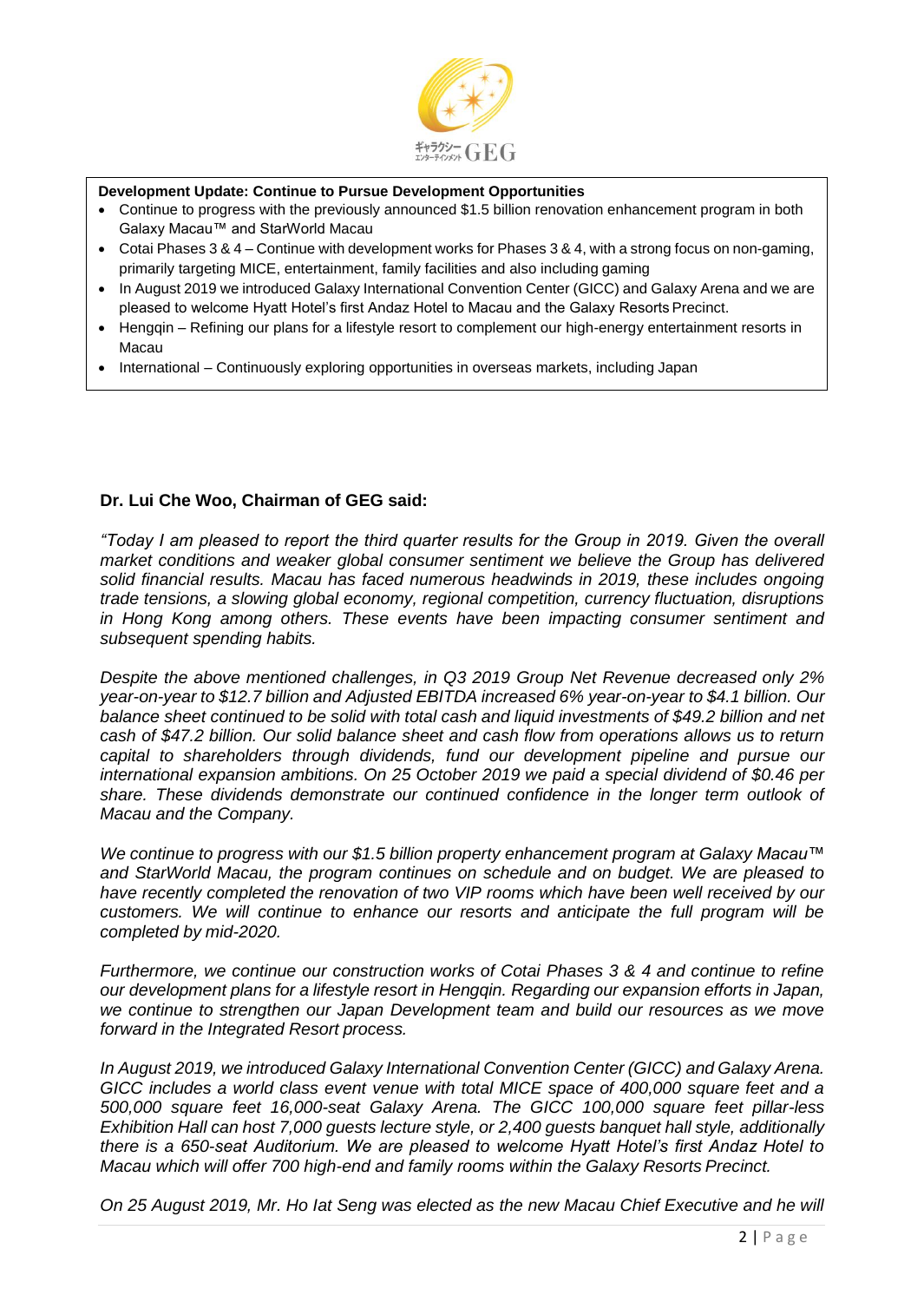

*assume office on 20 December 2019. We welcome the new Chief Executive and we will actively work with him and support his policies.*

*We remain confident in the medium to longer term outlook for Macau in general and GEG specifically. Our confidence is supported by the continued growth in demand for tourism, leisure and travel from Mainland China. We also believe the integration of Macau into the Greater Bay Area will be positive for the development of Macau. We are committed to supporting the Macau Government's vision to develop Macau into a World Center of Tourism and Leisure.*

*Finally, I would like to thank all of our team members who deliver 'World Class, Asian Heart' service each and every day and contribute to the success of the Group."*

#### **Macau Market Overview**

In Q3 2019, total visitor arrivals to Macau were 9.9 million, up 10% year-on-year, visitor arrivals from Mainland China also grew 10% year-on-year to 7.1 million. Visitors from the cities in the Greater Bay Area which includes Hong Kong grew by 25% year-on-year to 4.9 million. Visitors from outside Guangdong accounted for 53% of total Mainland visitation.

#### **Group Financial Results**

In Q3 2019, the Group posted net revenue of \$12.7 billion, down 2% year-on-year and down 4% quarter-on-quarter. Adjusted EBITDA was \$4.1 billion, up 6% year-on-year and down 5% quarteron-quarter. Galaxy Macau™'s Adjusted EBITDA was \$3.2 billion, up 7% year-on-year and down 2% quarter-on-quarter. StarWorld Macau's Adjusted EBITDA was \$828 million, down 11% yearon-year and down 12% quarter-on-quarter. Broadway Macau™'s Adjusted EBITDA was \$2 million versus \$9 million in Q3 2018 and \$6 million in Q2 2019.

GEG played lucky in Q3 2019 which increased Adjusted EBITDA by approximately \$184 million. Normalized Q3 Adjusted EBITDA was \$3.9 billion, down 7% year-on-year and down 1% quarteron-quarter.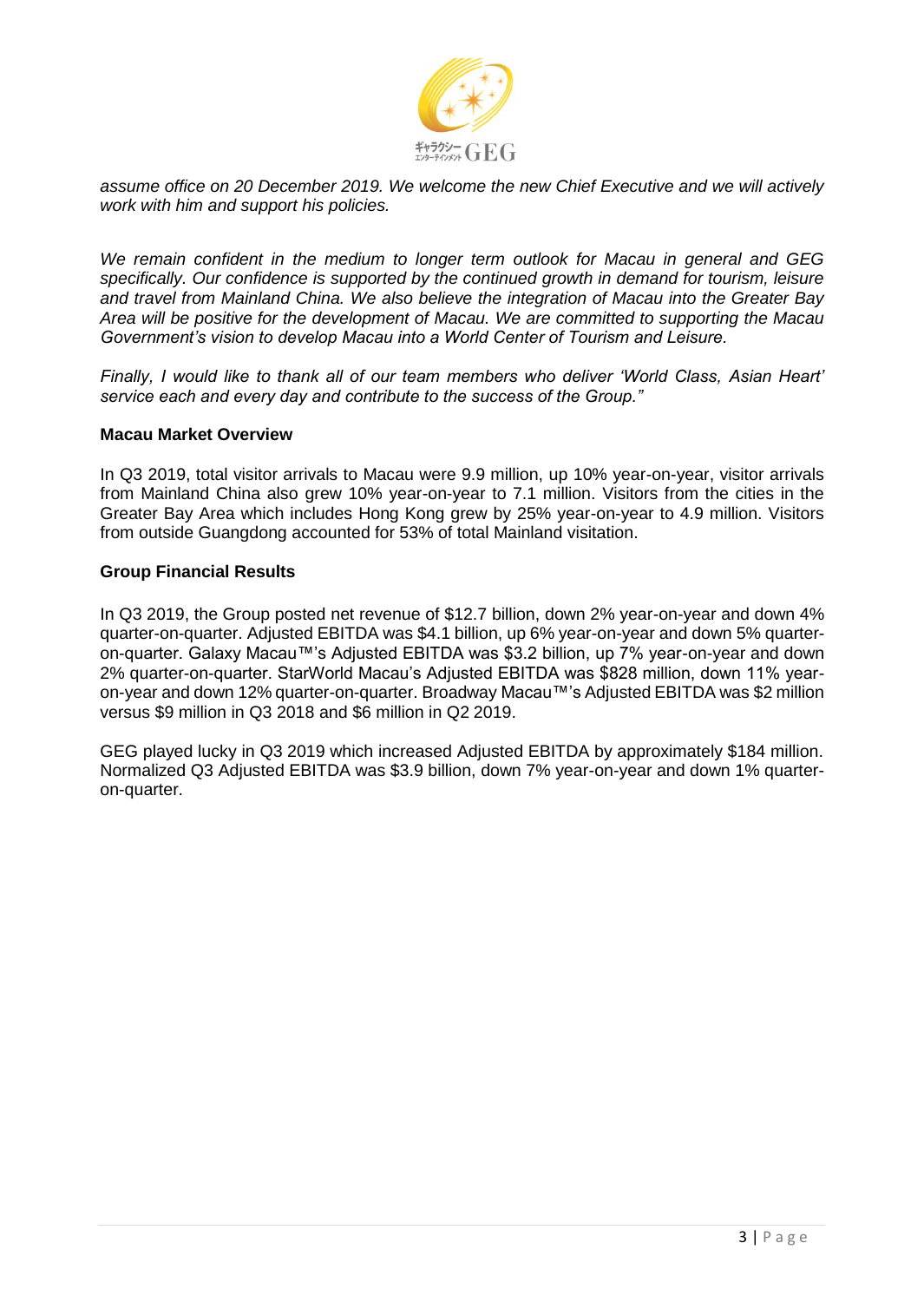

# **GEG Adjusted EBITDA(HK\$'m)**



The Group's total GGR on a management basis<sup>1</sup> in Q3 2019 was \$14.3 billion, down 10% yearon-year and down 6% quarter-on-quarter. Mass GGR was \$7.3 billion, up 11% year-on-year and up 1% quarter-on-quarter. VIP GGR was \$6.4 billion, down 26% year-on-year and down 13% quarter-on-quarter. Electronic GGR was \$641 million, up 3% year-on-year and up 6% quarter-onquarter.

<sup>&</sup>lt;sup>1</sup>The primary difference between statutory gross revenue and management basis gross revenue is the treatment of City Clubs revenue where fee income is reported on a statutory basis and gross gaming revenue is reported on a management basis. At the group level the gaming statistics include Company owned resorts plus City Clubs.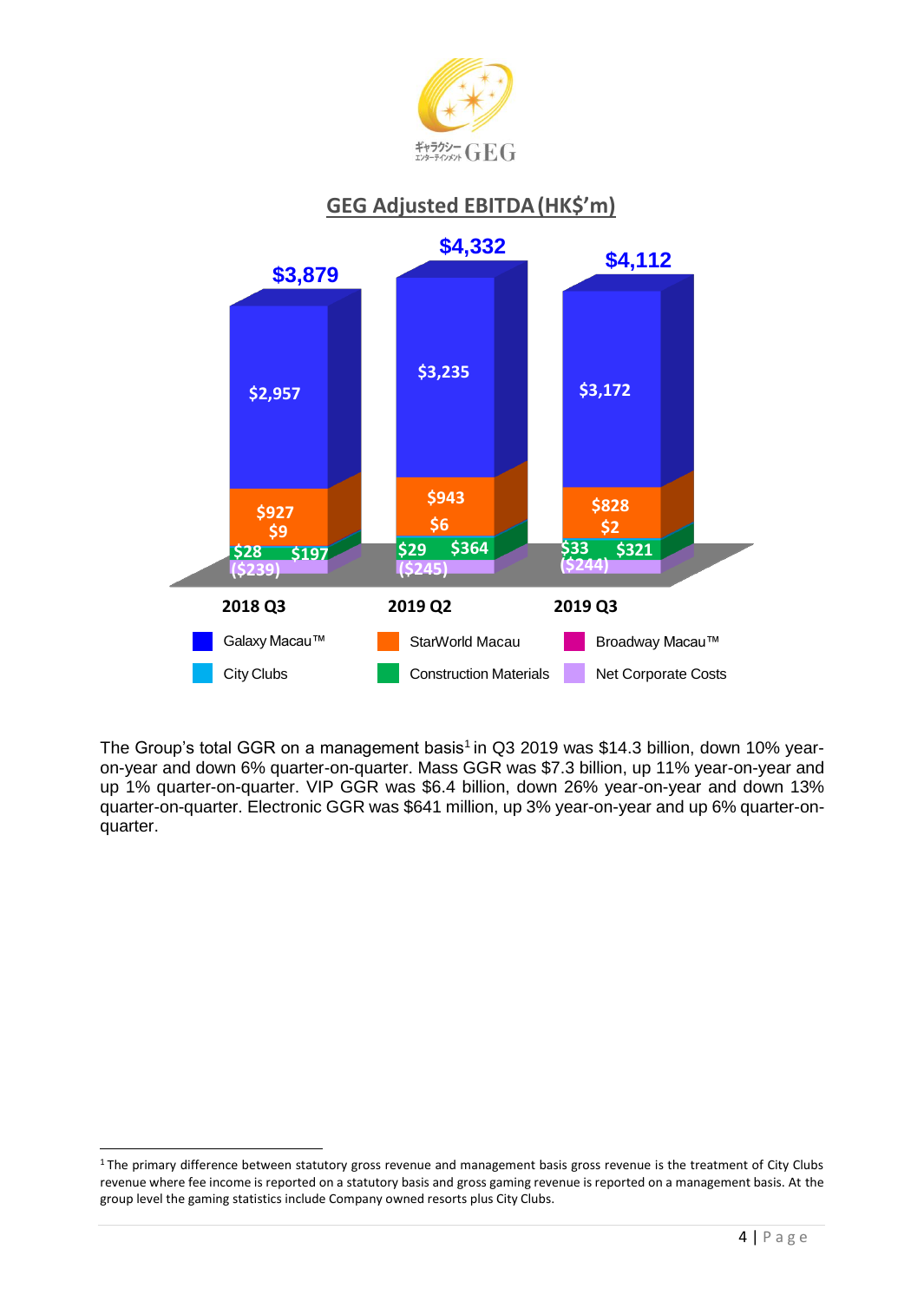

#### **Group Key Financial Data**

| (HK\$'m)                              |         |         |         |
|---------------------------------------|---------|---------|---------|
|                                       | Q3 2018 | Q2 2019 | Q3 2019 |
| Revenues:                             |         |         |         |
| Net Gaming                            | 11,068  | 11,143  | 10,603  |
| Non-gaming                            | 1,358   | 1,315   | 1,407   |
| <b>Construction Materials</b>         | 569     | 716     | 700     |
| <b>Total Net Revenue</b>              | 12,995  | 13,174  | 12,710  |
| <b>Adjusted EBITDA</b>                | 3,879   | 4,332   | 4,112   |
| <b>Gaming Statistics</b> <sup>2</sup> |         |         |         |
| $(HK\$ 'm)                            |         |         |         |
|                                       | Q3 2018 | Q2 2019 | Q3 2019 |
| Rolling Chip Volume <sup>3</sup>      | 264,491 | 179,666 | 163,779 |
| Win Rate %                            | 3.3%    | 4.1%    | 3.9%    |
| Win                                   | 8,604   | 7,325   | 6,369   |
| Mass Table Drop <sup>4</sup>          | 29,923  | 30,391  | 30,424  |
| Win Rate %                            | 22.1%   | 23.9%   | 24.1%   |
| Win                                   | 6,609   | 7,266   | 7,319   |
| <b>Electronic Gaming Volume</b>       | 18,202  | 16,647  | 17,133  |
| Win Rate %                            | 3.4%    | 3.6%    | 3.7%    |
| Win                                   | 621     | 607     | 641     |
| Total GGR Win <sup>5</sup>            | 15,834  | 15,198  | 14,329  |

# *Balance Sheet and Special Dividend*

As of 30 September 2019, cash and liquid investments were \$49.2 billion and net cash was \$47.2 billion. Total debt was \$2.0 billion, primarily reflects an ongoing treasury management exercise where interest income on cash holdings exceeds corresponding borrowing costs. GEG paid the previously announced special dividend of \$0.46 per share on 25 October 2019. Our balance sheet combined with cash flow from operations allows us to return capital to shareholders via special dividends and to fund both our Macau development pipeline and international expansion ambitions.

<sup>2</sup>Gaming statistics are presented before deducting commission and incentives.

<sup>3</sup>Reflects junket rolling chip volume only.

<sup>&</sup>lt;sup>4</sup> Mass table drop includes the amount of table drop plus cash chips purchased at the cage.

<sup>&</sup>lt;sup>5</sup> Total GGR win includes gaming win from City Clubs.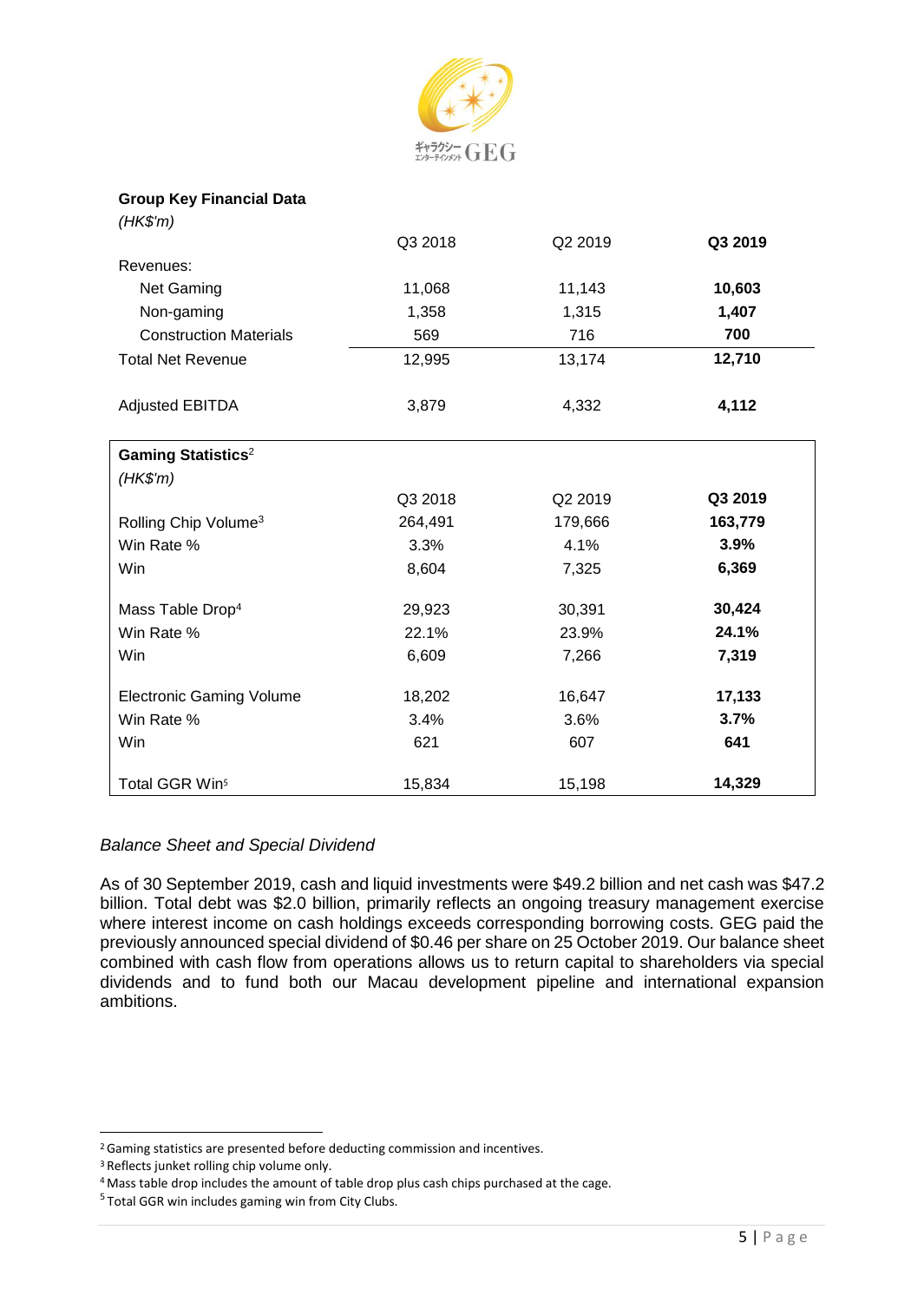

### **Galaxy Macau™**

Galaxy Macau™ is the primary contributor to Group revenue and earnings. In Q3 2019, Galaxy Macau™'s net revenue was \$9.3 billion, flat year-on-year and down 2% quarter-on-quarter. Adjusted EBITDA was \$3.2 billion, up 7% year-on-year and down 2% quarter-on-quarter. Adjusted EBITDA margin under HKFRS was 34% (Q3 2018: 32%).

Galaxy Macau™ played lucky in Q3 2019 which increased Adjusted EBITDA by approximately \$171 million. Normalized Q3 Adjusted EBITDA was \$3.0 billion, down 9% year-on-year and up 1% quarter-on-quarter.

Hotel occupancy for Q3 2019 across the five hotels was virtually 100%.

| Galaxy Macau™ Key Financial Data                  |         |         |         |  |
|---------------------------------------------------|---------|---------|---------|--|
| (HK\$'m)                                          | Q3 2018 | Q2 2019 | Q3 2019 |  |
|                                                   |         |         |         |  |
| Revenues:                                         |         |         |         |  |
| Net Gaming                                        | 8,181   | 8,405   | 8,108   |  |
| Hotel / F&B / Others                              | 888     | 832     | 897     |  |
| Mall                                              | 268     | 289     | 310     |  |
| <b>Total Net Revenue</b>                          | 9,337   | 9,526   | 9,315   |  |
|                                                   |         |         |         |  |
| <b>Adjusted EBITDA</b>                            | 2,957   | 3,235   | 3,172   |  |
| Adjusted EBITDA Margin                            | 32%     | 34%     | 34%     |  |
| <b>Gaming Statistics</b> <sup>6</sup><br>(HK\$'m) |         |         |         |  |
|                                                   | Q3 2018 | Q2 2019 | Q3 2019 |  |
| Rolling Chip Volume <sup>7</sup>                  | 189,607 | 125,051 | 110,279 |  |
| Win Rate %                                        | 3.4%    | 4.4%    | 4.4%    |  |
| Win                                               | 6,354   | 5,501   | 4,805   |  |
| Mass Table Drop <sup>8</sup>                      | 17,650  | 18,118  | 18,403  |  |
| Win Rate %                                        | 25.1%   | 27.6%   | 27.9%   |  |
| Win                                               | 4,434   | 4,993   | 5,129   |  |
| <b>Electronic Gaming Volume</b>                   | 13,026  | 11,235  | 11,359  |  |
| Win Rate %                                        | 4.0%    | 4.6%    | 4.6%    |  |
| Win                                               | 527     | 512     | 523     |  |
| <b>Total GGR Win</b>                              | 11,315  | 11,006  | 10,457  |  |

<sup>6</sup>Gaming statistics are presented before deducting commission and incentives.

<sup>7</sup>Reflects junket rolling chip volume only.

<sup>&</sup>lt;sup>8</sup> Mass table drop includes the amount of table drop plus cash chips purchased at the cage.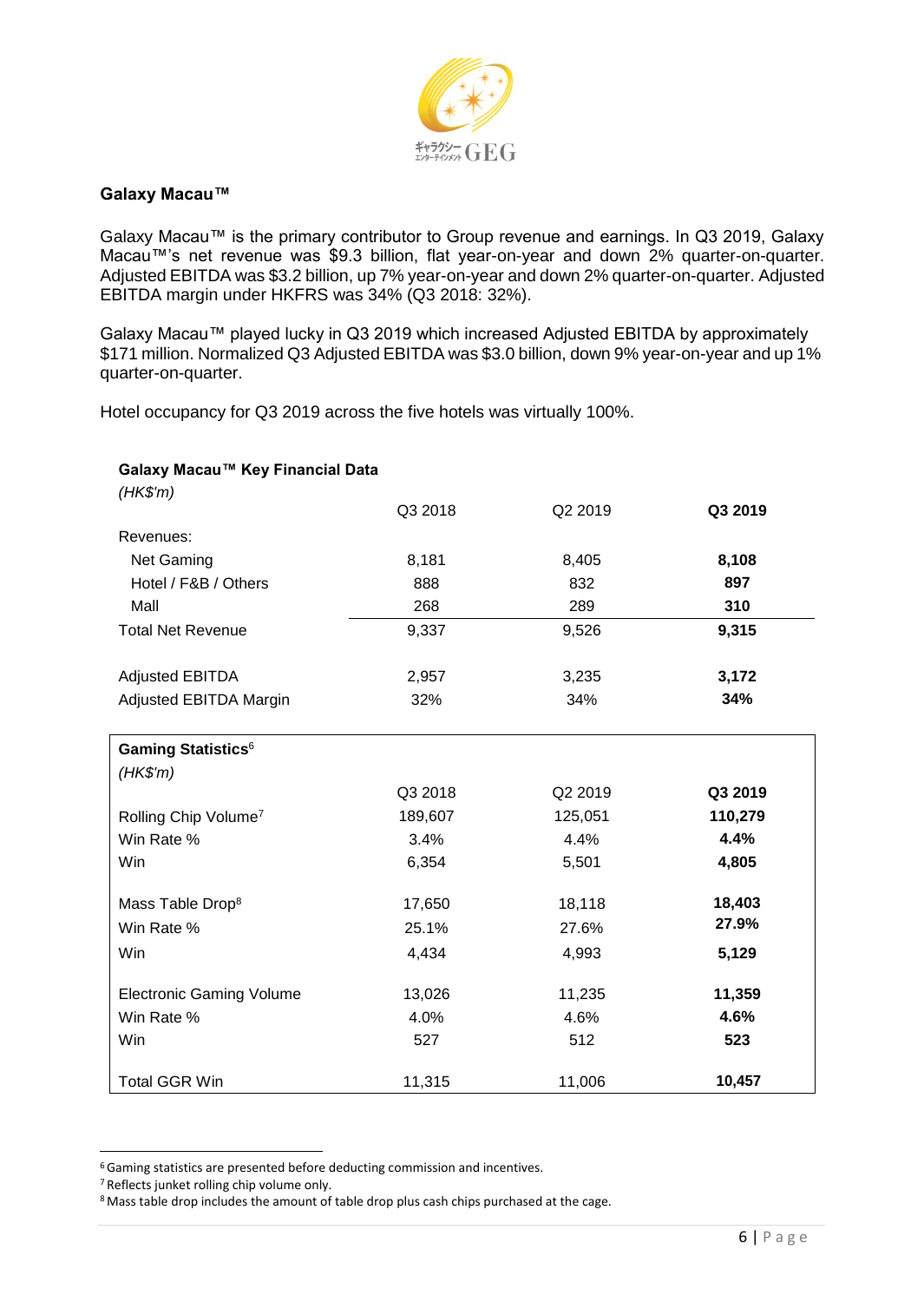

### **StarWorld Macau**

In Q3 2019, StarWorld Macau's net revenue was \$2.5 billion, down 14% year-on-year and down 9% quarter-on-quarter. Adjusted EBITDA was \$828 million, down 11% year-on-year and down 12% quarter-on-quarter. Adjusted EBITDA margin under HKFRS was 33% (Q3 2018: 32%).

StarWorld Macau played lucky in Q3 2019 which increased Adjusted EBITDA by approximately \$15 million. Normalized Q3 Adjusted EBITDA was \$813 million, down 13% year-on-year and down 4% quarter-on-quarter.

Hotel occupancy for Q3 2019 was virtually 100%.

| <b>StarWorld Macau Key Financial Data</b> |         |         |         |
|-------------------------------------------|---------|---------|---------|
| (HK\$'m)                                  |         |         |         |
|                                           | Q3 2018 | Q2 2019 | Q3 2019 |
| Revenues:                                 |         |         |         |
| Net Gaming                                | 2,794   | 2,633   | 2,397   |
| Hotel / F&B / Others                      | 110     | 110     | 111     |
| Mall                                      | 12      | 13      | 13      |
| <b>Total Net Revenue</b>                  | 2,916   | 2,756   | 2,521   |
| <b>Adjusted EBITDA</b>                    | 927     | 943     | 828     |
| Adjusted EBITDA Margin                    | 32%     | 34%     | 33%     |
| <b>Gaming Statistics<sup>9</sup></b>      |         |         |         |
| (HK\$'m)                                  |         |         |         |
|                                           | Q3 2018 | Q2 2019 | Q3 2019 |
| Rolling Chip Volume <sup>10</sup>         | 73,750  | 53,905  | 49,990  |
| Win Rate %                                | 3.0%    | 3.3%    | 2.8%    |
| Win                                       | 2,191   | 1,789   | 1,394   |
| Mass Table Drop <sup>11</sup>             | 9,062   | 8,877   | 8,915   |
| Win Rate %                                | 18.5%   | 19.5%   | 19.0%   |
| Win                                       | 1,680   | 1,730   | 1,694   |
| <b>Electronic Gaming Volume</b>           | 1,945   | 1,967   | 2,226   |
| Win Rate %                                | 2.1%    | 2.0%    | 2.5%    |
| Win                                       | 41      | 40      | 55      |
| <b>Total GGR Win</b>                      | 3,912   | 3,559   | 3,143   |

<sup>9</sup>Gaming statistics are presented before deducting commission and incentives.

<sup>10</sup> Reflects junket rolling chip volume only.

<sup>&</sup>lt;sup>11</sup> Mass table drop includes the amount of table drop plus cash chips purchased at the cage.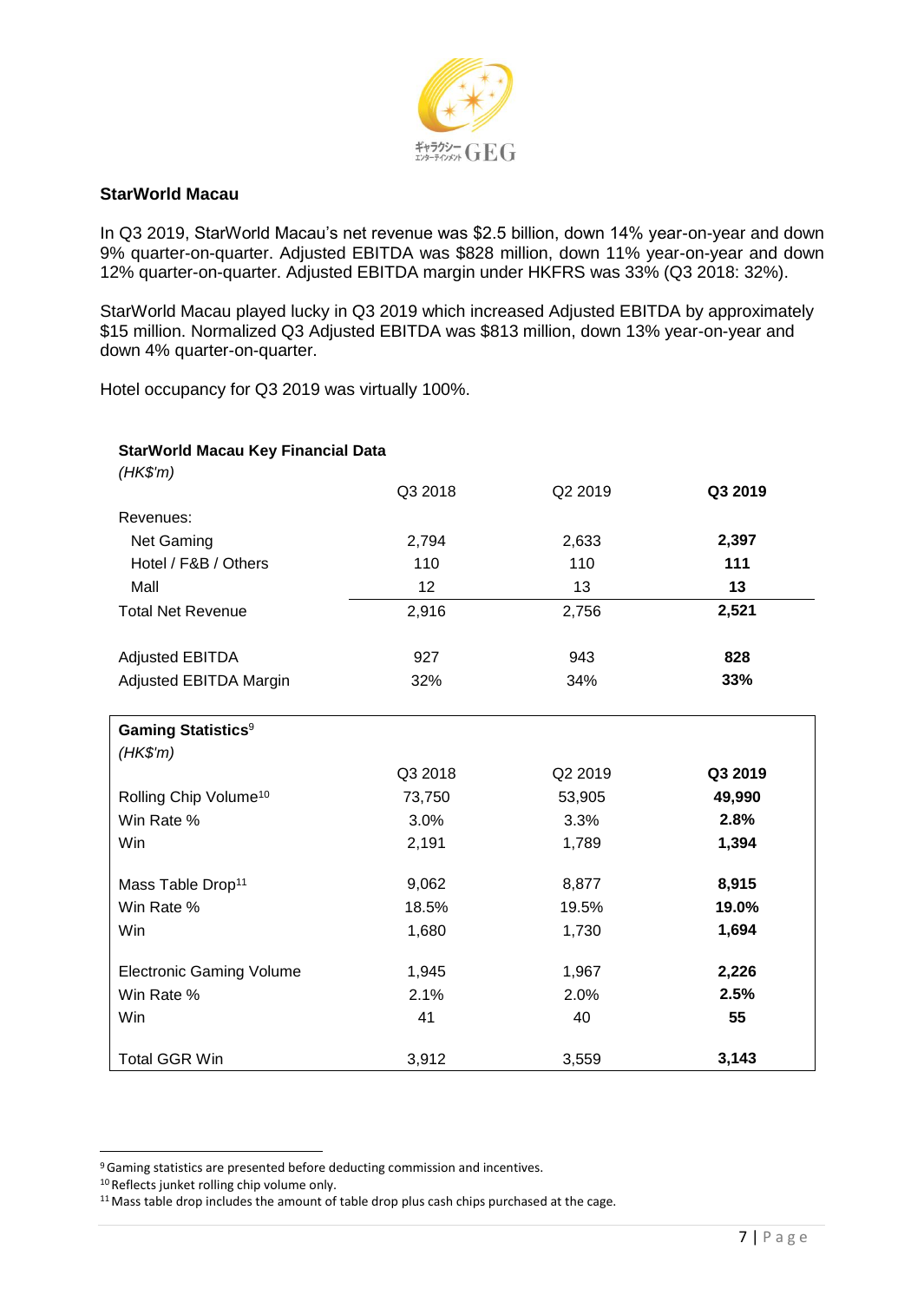

### **Broadway Macau™**

Broadway Macau™ is a unique family friendly, street entertainment and food resort supported by Macau SMEs, it does not have a VIP gaming component. In Q3 2019, Broadway Macau™'s net revenue was \$141 million, versus \$145 million in Q3 2018 and \$147 million in Q2 2019. Adjusted EBITDA was \$2 million, versus \$9 million in Q3 2018 and \$6 million in Q2 2019. Adjusted EBITDA margin under HKFRS was 1% (Q3 2018: 6%).

Broadway Macau™ played unlucky in Q3 2019 which decreased Adjusted EBITDA by approximately \$2 million. Normalized Q3 Adjusted EBITDA was \$4 million, versus \$13 million in Q3 2018 and \$2 million in Q2 2019.

Hotel occupancy for Q3 2019 was virtually 100%.

#### **Broadway Macau™ Key Financial Data**

| (HK\$'m)                               |         |         |              |
|----------------------------------------|---------|---------|--------------|
|                                        | Q3 2018 | Q2 2019 | Q3 2019      |
| Revenues:                              |         |         |              |
| Net Gaming                             | 65      | 76      | 65           |
| Hotel / F&B / Others                   | 69      | 59      | 66           |
| Mall                                   | 11      | 12      | 10           |
| <b>Total Net Revenue</b>               | 145     | 147     | 141          |
| <b>Adjusted EBITDA</b>                 | 9       | 6       | $\mathbf{2}$ |
| Adjusted EBITDA Margin                 | 6%      | 4%      | 1%           |
| <b>Gaming Statistics</b> <sup>12</sup> |         |         |              |
| (HK\$'m)                               |         |         |              |
|                                        | Q3 2018 | Q2 2019 | Q3 2019      |
| Mass Table Drop <sup>13</sup>          | 368     | 343     | 329          |
| Win Rate %                             | 16.9%   | 21.3%   | 19.2%        |
| Win                                    | 62      | 73      | 63           |
| <b>Electronic Gaming Volume</b>        | 509     | 444     | 454          |
| Win Rate %                             | 2.1%    | 2.4%    | 2.3%         |
| Win                                    | 11      | 11      | 10           |
| <b>Total GGR Win</b>                   | 73      | 84      | 73           |

<sup>&</sup>lt;sup>12</sup> Gaming statistics are presented before deducting commission and incentives.

<sup>&</sup>lt;sup>13</sup> Mass table drop includes the amount of table drop plus cash chips purchased at the cage.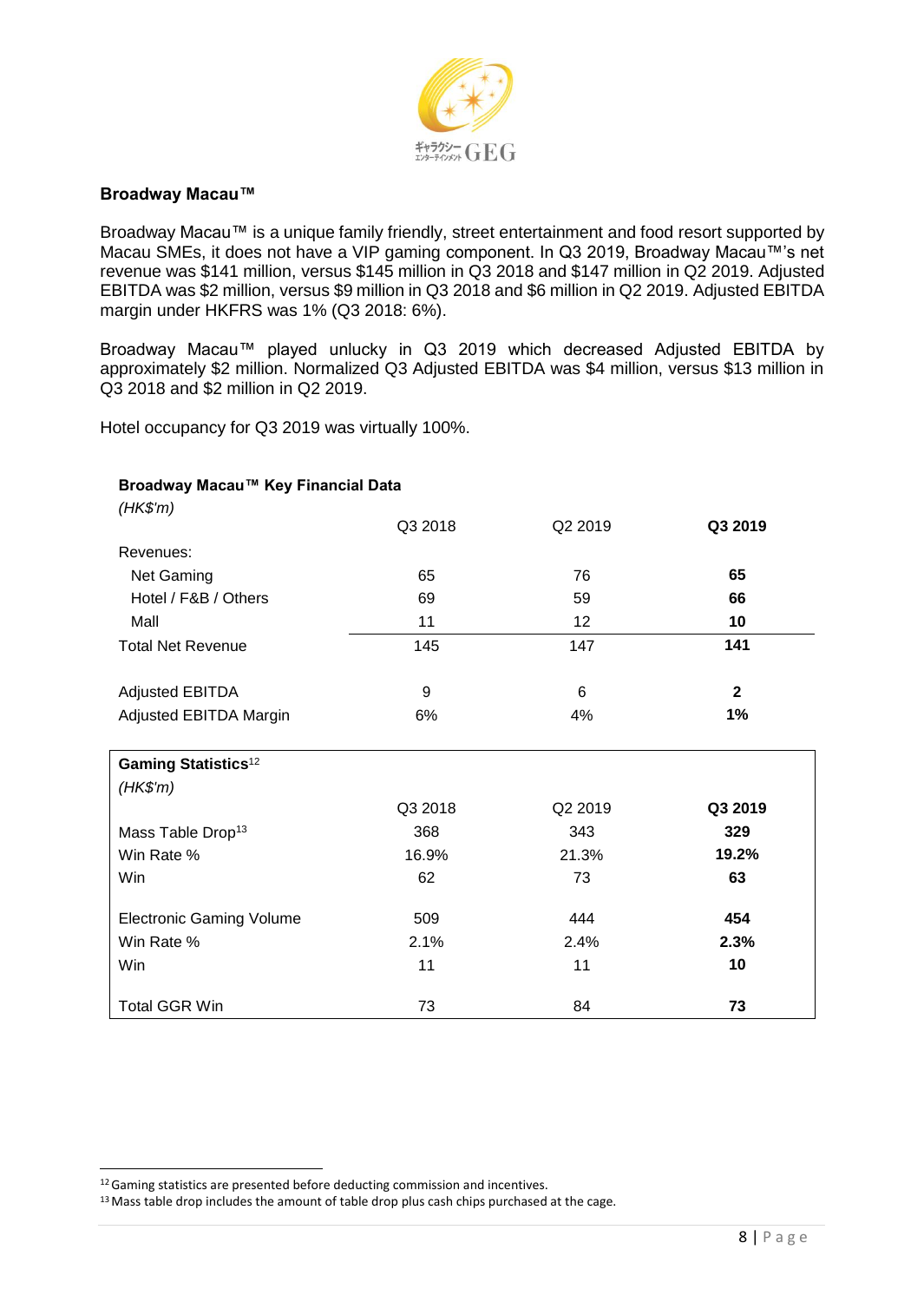

# **City Clubs**

In Q3 2019, City Clubs contributed \$33 million of Adjusted EBITDA to the Group's earnings, up 18% year-on-year and up 14% quarter-on-quarter.

| <b>City Clubs Key Financial Data</b><br>(HK\$'m) |         |                     |         |
|--------------------------------------------------|---------|---------------------|---------|
|                                                  | Q3 2018 | Q2 2019             | Q3 2019 |
| <b>Adjusted EBITDA</b>                           | 28      | 29                  | 33      |
| <b>Gaming Statistics</b> <sup>14</sup>           |         |                     |         |
| $(HK\$ 'm)                                       |         |                     |         |
|                                                  | Q3 2018 | Q <sub>2</sub> 2019 | Q3 2019 |
| Rolling Chip Volume <sup>15</sup>                | 1,134   | 710                 | 3,510   |
| Win Rate %                                       | 5.2%    | 5.0%                | 4.9%    |
| Win                                              | 59      | 35                  | 170     |
| Mass Table Drop <sup>16</sup>                    | 2,843   | 3,053               | 2,777   |
| Win Rate %                                       | 15.2%   | 15.4%               | 15.6%   |
| Win                                              | 432     | 470                 | 433     |
| <b>Electronic Gaming Volume</b>                  | 2,722   | 3,001               | 3,094   |
| Win Rate %                                       | 1.6%    | 1.5%                | 1.7%    |
| Win                                              | 42      | 44                  | 53      |
| <b>Total GGR Win</b>                             | 533     | 549                 | 656     |

# **Construction Materials Division**

The Construction Materials Division contributed Adjusted EBITDA of \$321 million in Q3 2019, up 63% year-on-year and down 12% quarter-on-quarter.

# **Development Update**

# *Galaxy Macau™ and StarWorld Macau*

To maintain our resorts competitive position, we are proceeding with a \$1.5 billion property enhancement program for Galaxy Macau™ and StarWorld Macau. This program not only enhances our resorts attractiveness, but also includes preparation works for the effective future integration and connectivity of Phases 3 & 4.

<sup>14</sup>Gaming statistics are presented before deducting commission and incentives.

<sup>15</sup> Reflects junket rolling chip volume only.

<sup>&</sup>lt;sup>16</sup> Mass table drop includes the amount of table drop plus cash chips purchased at the cage.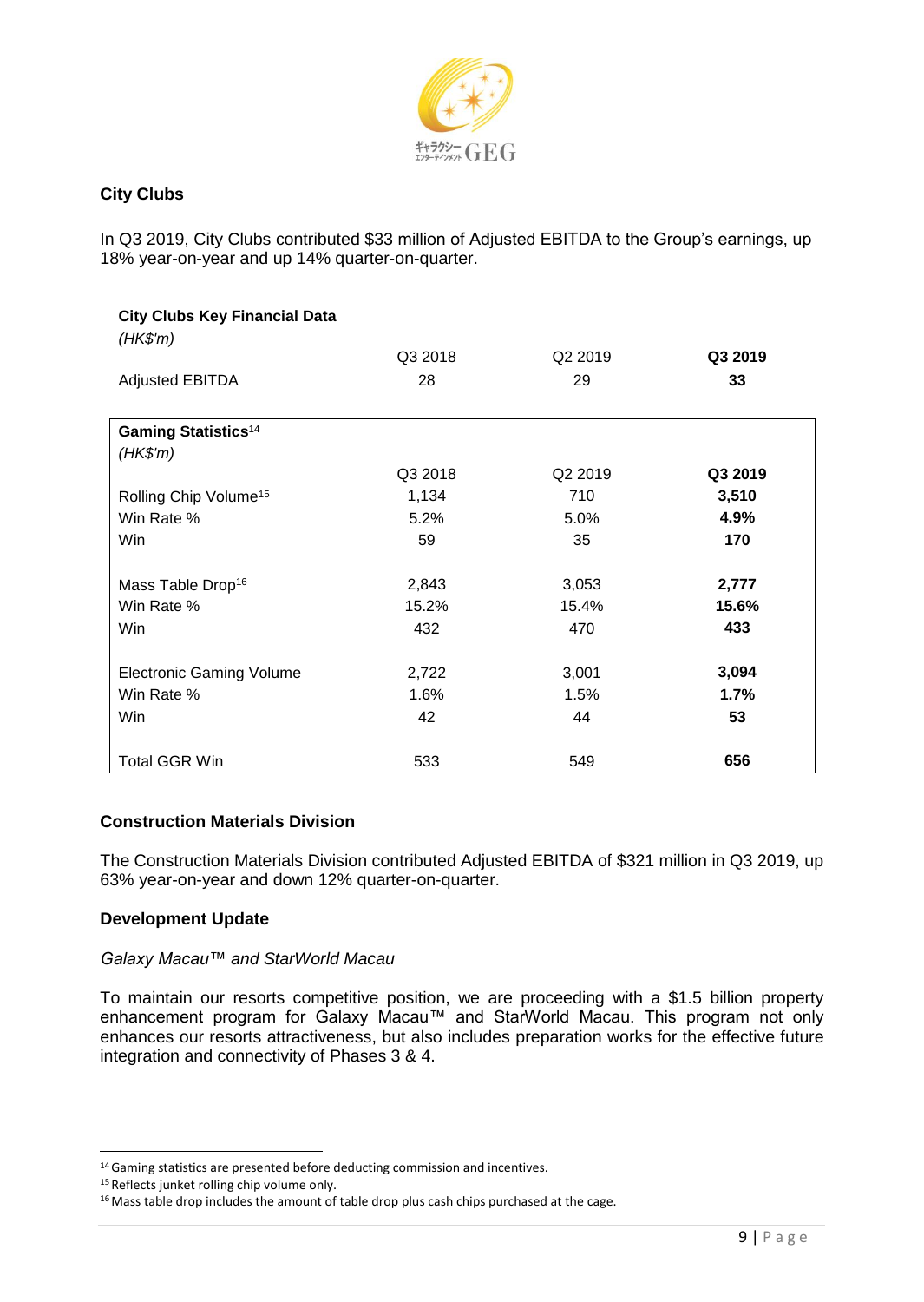

### *Cotai – The Next Chapter*

GEG is uniquely positioned for long term growth. We continue with development works for Phases 3 & 4, which will include approximately 4,500 hotel rooms, including family and premium high end rooms, 400,000 square feet of MICE space, a 500,000 square feet 16,000-seat multi-purpose arena, F&B, retail and casinos, among others. In August 2019 we introduced Galaxy International Convention Center (GICC) and Galaxy Arena and we are pleased to welcome Hyatt Hotel's first Andaz Hotel to Macau and the Galaxy Resorts Precinct.

#### *Hengqin*

We continue to make progress with our concept plan for a lifestyle resort on Hengqin that will complement our high energy resorts in Macau.

#### *International*

Our Japan based team continues with our Japan development efforts. We viewJapan as a great long term growth opportunity that will complement our Macau operations and our other international expansion ambitions. GEG, together with Monte-Carlo SBM from the Principality of Monaco and our Japanese partners, look forward to bringing our brand of World Class IRs to Japan. We continue to strengthen our Japan Development team and build our resources as we move forward in the Integrated Resort process.

| Award                                                                                                                                                                  | <b>Presenter</b>                                                                |
|------------------------------------------------------------------------------------------------------------------------------------------------------------------------|---------------------------------------------------------------------------------|
| <b>GEG</b>                                                                                                                                                             |                                                                                 |
| Overall Most Outstanding Company in Hong Kong<br>Most Outstanding Company in Hong Kong - Casinos & Gaming<br>Sector                                                    | Asiamoney                                                                       |
| Gaming and Lodging - Most Honored Company<br>Best IR Companies Combined - First Place<br>Best ESG/SRI Metrics - First Place<br>Best Corporate Governance - First Place | Institutional Investor Magazine - 2019 All<br><b>Asia Executive Team Survey</b> |
| Gaming Operator of the Year Australia & Asia                                                                                                                           | 12 <sup>th</sup> International Gaming Awards                                    |
| 3 Years IR Awards Winning Company<br>Certificate of Excellence                                                                                                         | Hong Kong Investor Relations Association                                        |
| Galaxy Macau™                                                                                                                                                          |                                                                                 |
| Integrated Resort of the Year                                                                                                                                          | 12 <sup>th</sup> International Gaming Awards                                    |
| <b>Best Integrated Resort Award</b><br><b>Best Gaming Floor Award</b>                                                                                                  | G <sub>2</sub> F Asia Awards 2019                                               |
| <b>Five-Star Hotel</b><br><b>Banyan Tree Macau</b><br>The Ritz-Carlton, Macau                                                                                          | <b>Forbes Travel Guide 2019</b>                                                 |
| <b>Best Fine Dining Restaurant in Macau</b><br>Fook Lam Moon (Galaxy Macau™)<br>Terrazza Italian Restaurant (Galaxy Macau™)                                            | The Menu 2018                                                                   |

#### Selected Major Awards in 2019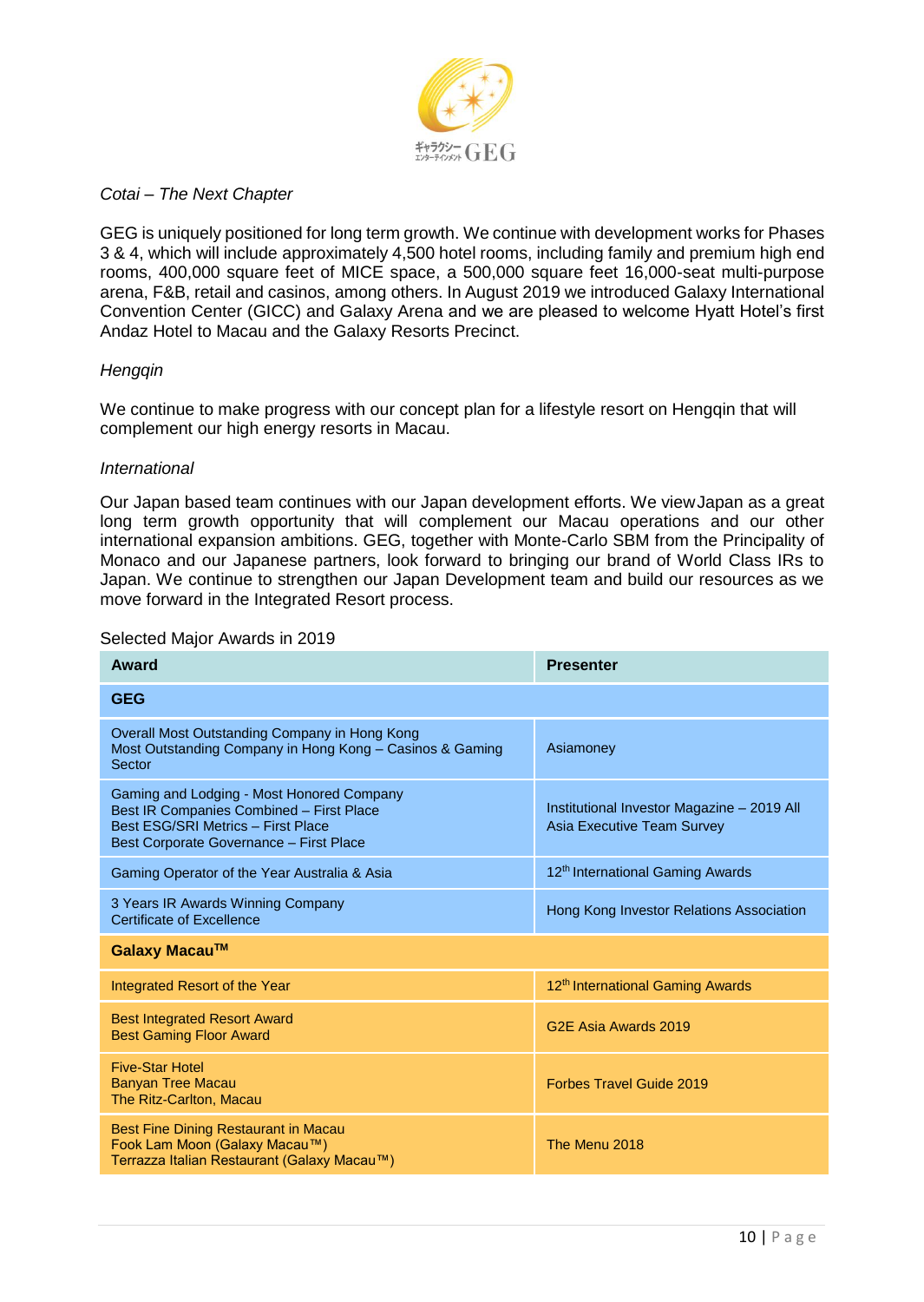

| <b>StarWorld Macau</b>                                                                                               |                                                                   |
|----------------------------------------------------------------------------------------------------------------------|-------------------------------------------------------------------|
| Asia's Best Catering Service Hotel Supreme Award                                                                     | The 19 <sup>th</sup> Golden Horse Awards of China                 |
| Broadway Macau™                                                                                                      |                                                                   |
| Macao Green Hotel Award 2018 - Environmental Performance<br>Silver Award - Broadway Hotel                            | Environmental Protection Bureau (DSPA)                            |
| <b>Construction Materials Division</b>                                                                               |                                                                   |
| The 14 <sup>th</sup> Occupational Health Award - Joyful@Healthy Workplace<br>Best Practices Award - Excellence Award | Occupational Safety and Health Council                            |
| Caring Company Scheme - 15 Years Plus Caring Company Logo                                                            | The Hong Kong Council of Social Service                           |
| Hong Kong Awards for Environmental Excellence                                                                        | <b>Environmental Campaign Committee</b>                           |
| Corporate Environmental Leadership Award 2018 - EcoPartner                                                           | Federation of Hong Kong Industries / Bank<br>of China (Hong Kong) |
| 2018/19 Airport Safety Recognition Scheme - Extraordinary<br>Contribution and Efforts on Airport Safety              | Airport Authority Hong Kong                                       |

# **Outlook**

In Q4 2019, Macau will have a new Chief Executive Mr. Ho Iat Seng who was elected with wide support and we look forward to him assuming office next month and to his first Policy Address in March 2020. With the solid economic and social foundations that have been made by the previous Chief Executives over the past 20 years, we are confident that the Macau Government will continue the policies of economic diversification.

Also in Q4 2019, we anticipate the opening of new infrastructure and immigration facilities that will support the further development of Macau through increased access to Macau from Mainland China and improved movement within Macau.

We do acknowledge that in the shorter term, current international trade tensions and the slowing global economy may impact customer sentiment and subsequent spending habits. However, we remain confident in the medium to longer term outlook for Macau due to the growing demand throughout Asia for leisure, tourism and travel.

We believe that Macau in general is well positioned to capture this growth and GEG has world class resorts and development pipeline.

We continue to upgrade Galaxy Macau™ and StarWorld Macau through our property enhancement program. GEG is uniquely positioned to capitalize on future growth with Cotai Phases 3 & 4, while also focusing on Hengqin and Japan. Through the balance of 2019 and 2020, the Group will continue to drive every segment of our business by enhancing operational efficiencies and exercising prudent cost control especially in the current market conditions. Furthermore, we will continue to develop our team members through training and upskilling, in order to support the Macau Government's vision to develop Macau into a "World Center of Tourism and Leisure".